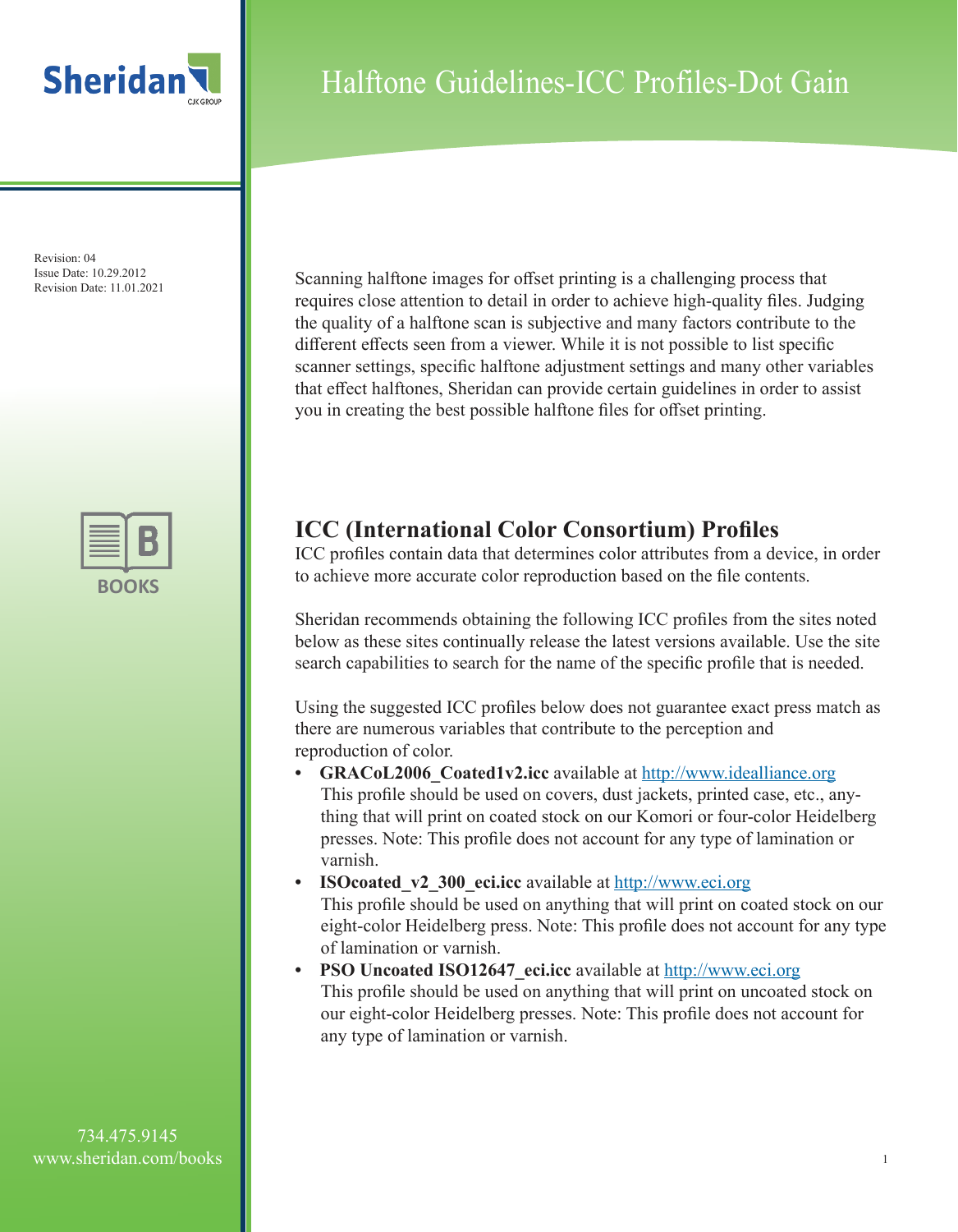

Revision: 04 Issue Date: 10.29.2012 Revision Date: 11.01.2021



# Halftone Guidelines-ICC Profiles-Dot Gain

## **Scanning Quality**

A good quality scanner, such as a high-end flatbed scanner or drum scanner, should be used during the scanning process of the artwork. The resolution to scan at should be: 2 x the line screen the halftones will be printed at (example: 2 x 133 lpi = 266 dpi). Check with your Customer Service Representative for Sheridan current line screen usage.

### **Highlights and Shadows**

These terms are best described by the size of the halftone dot as a percentage of black/color. 100% black would be a solid and 0% black would be the color of the substrate being printed on. The values for Sheridan presses are:

| <b>Coated Stock</b>   | <b>Highlight Min</b> | <b>Shadow Max</b> |
|-----------------------|----------------------|-------------------|
| <b>Web Press</b>      |                      | 90                |
| <b>Sheetfed Press</b> |                      | 92                |
| <b>Uncoated Stock</b> | <b>Highlight Min</b> | <b>Shadow Max</b> |
| <b>Web Press</b>      |                      | 90                |
| <b>Sheetfed Press</b> |                      | 90                |

### **Dot Gain**

Dot Gain is defined as the increase in the diameter of a halftone dot during the printing processes. There are many factors that contribute to dot gain such as paper types, press conditions, line screens, environmental factors, etc. The values for Sheridan Dot Gains are (based on a 40% patch):

| <b>Gloss Coated Stock</b> | <b>Dot Gain</b> |
|---------------------------|-----------------|
| <b>Web Press</b>          | 20-22%          |
| <b>Sheetfed Press</b>     | 15-18%          |
| <b>Uncoated Stock</b>     | <b>Dot Gain</b> |
| Web Press                 | 25-27%          |
| <b>Sheetfed Press</b>     | 22-25%          |
| <b>Matte Stock</b>        | <b>Dot Gain</b> |
| <b>Web Press</b>          | 18-22%          |
| <b>Sheetfed Press</b>     | 17-18%          |